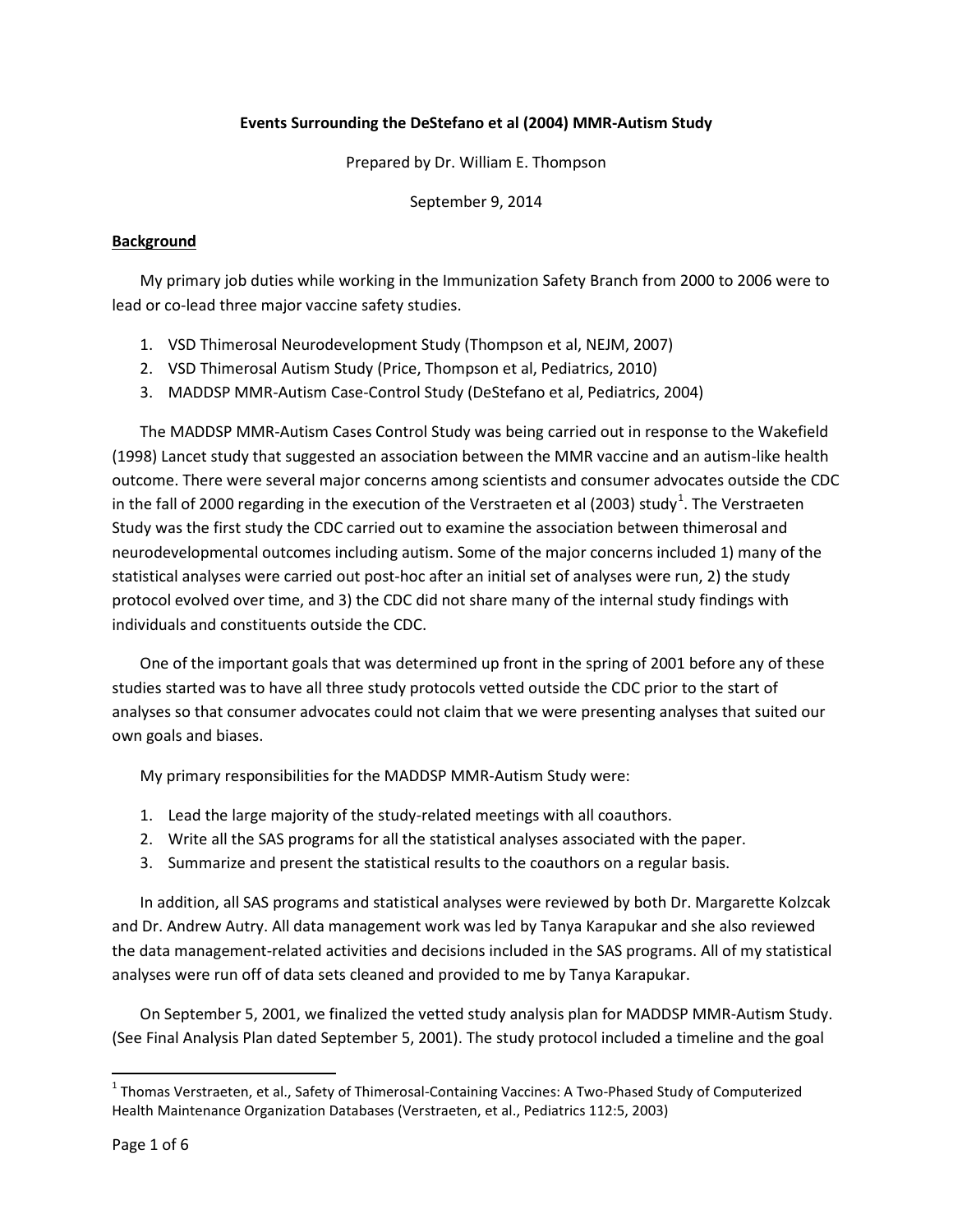was to finish the analyses and submit the manuscript for publication to the New England Journal of Medicine by December 1, 2000. **The final analysis plan described analyses for the TOTAL sample and the BIRTH CERTIFICATE sample which included assessment of the RACE variable. (See pages 7 and 8 of the Final Analysis Plan). There were two primary endpoints for the study. One was using a threshold of 36 months (see Table 3a of Final Analysis Plan), and the second was a threshold of 18 months. (See Table 3b of Final Analysis Plan).** We hypothesized that if we found statistically significant effects at either the 18-month or 36-month threshold, we would conclude that vaccinating children early with the MMR vaccine could lead to autism-like characteristics or features. We never claimed or intended that if we found statistically significant effects in the TOTAL SAMPLE, we would ignore the results if they could not be confirmed in the BIRTH CERTIFICATE SAMPLE.

## **Timeline of Events:**

- 1. In general, all coauthors attended the meetings I scheduled to discuss analyses with the exception of other conflicting meetings when one of us could not attend. The meetings began at least as early as March 2001.
- 2. On August 29, 2001, I outlined the method that would be used to code RACE for the TOTAL Sample and the Birth Certificate Sample. (See scanned notes from 2001-2002).
- 3. On September 5, 2001, we all met and finalized the study protocol and analysis plan. The goal was to not deviate from the analysis plan to avoid the debacle that accord with the Verstraeten Thimerosal Study published in Pediatrics in 2003. At the September 5<sup>th</sup> meeting we discussed in detail how to code RACE for both the TOTAL SAMPLE and the BIRTH CERTIFICATE SAMPLE. (See Page 7 of Agendas Attachment).
- 4. On October 15, 2001, I ran matched and unmatched analyses for whites and blacks. I would only do this if I had found statistically significant effects by RACE. (See 2001-2002 notes dated October 15, 2001).
- 5. On October 24<sup>th</sup>, I wrote in my notes that we have selected the New England Journal of Medicine as the target journal for the manuscript. (See 2001-2002 notes dated October 24<sup>th</sup>, 2001).
- 6. On October 31, 2001, all coauthors discussed the study initial results. (See page 8 of Agendas Attachment).
- 7. On November  $2^{nd}$ , I wrote in my notebook to run analyses for whites and blacks for the earlyvaccinated and late-vaccinated subjects. These analyses were run for the TOTAL sample. I would have only run those types of analyses if we had been attempting to explore why we had found significant RACE effects. (See 2001-2002 notes dated November 2, 2001)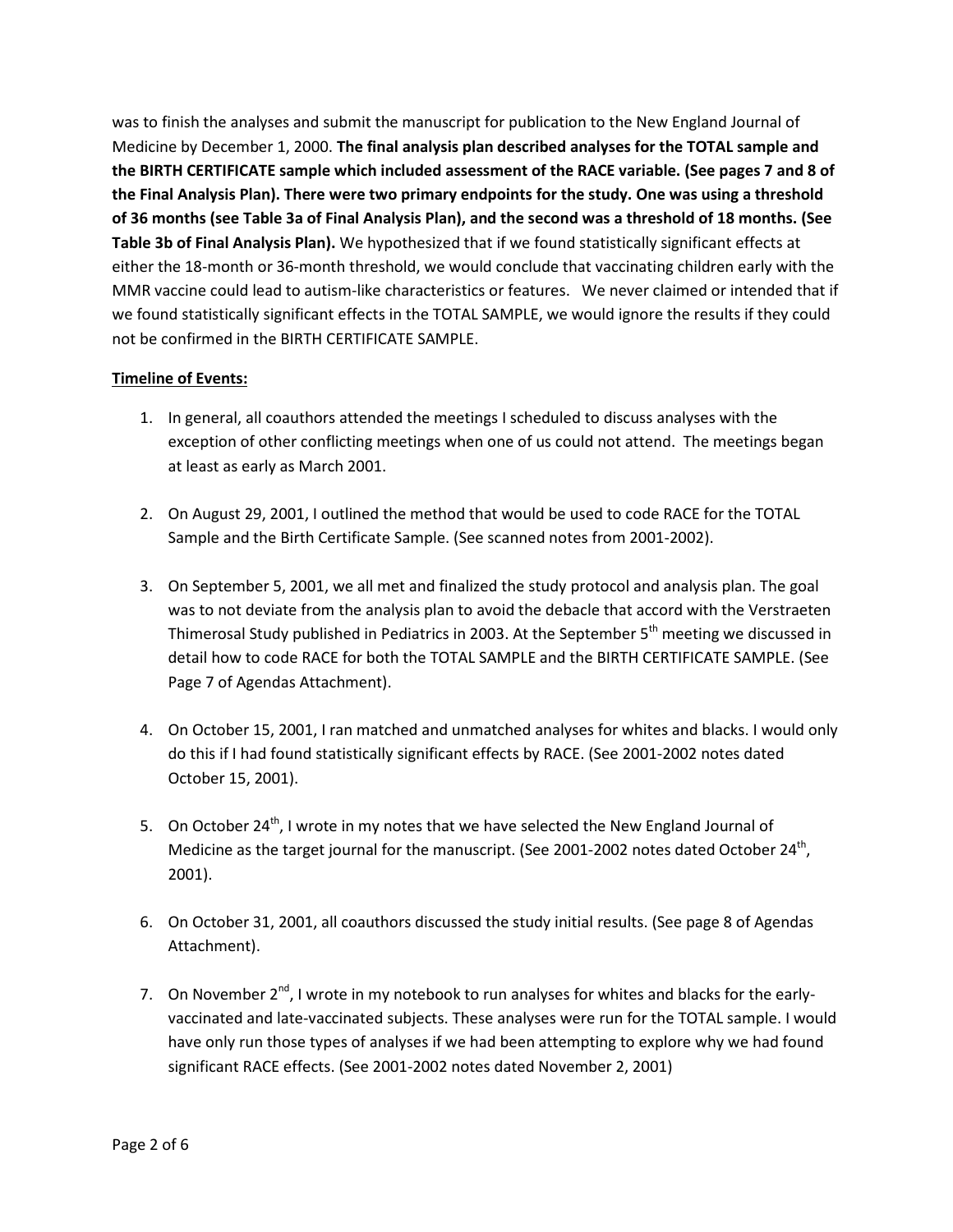- 8. On November 6, 2001, I have written notes instructing myself to run 4 group analyses and BLACK analyses. Again, I would have only been doing this if we had found concerning results for blacks. (See 2001-2002 notes dated November 6, 2001).
- 9. On November 8, 2001, I continued to write that the Black/White comparisons need to be continued. (See 2001-2002 notes dated November 8, 2001).
- 10. On February 20, 2002, all coauthors met and discussed statistical analyses for the Total Sample and the Birth Certificate Sample. (See page 14 of agendas attachment).
- 11. On May 22, 2002, all coauthors met and discussed analysis of the 24 month threshold for the Total Sample. We did this because there were many statistically significant effects at the 24 month threshold. (See page 16 of Agendas Attachment).
- 12. On June 28, 2002, all coauthors met and examined subgroup analyses by RACE for Whites and Blacks. (See page 17 in the Agendas Attachment and handout that includes Table 5).
- 13. In the Excel File named "describe\_results\_2002\_0702.xls", Table 7 shows the RACE analyses that I had run using ONLY the BIRTH CERTIFICATE Sample --- the unadjusted RACE effect was statistically significant. (OR=1.51, [95%CI 1.02 - 2.24]). At the bottom of Table 7, it also shows that for the NON-BIRTH Certificate Sample, the adjusted RACE effect statistically significance was HUGE. (OR=2.94 [95%CI 1.48 - 5.81). That is the main reason why we decided to report the RACE effects for ONLY the BIRTH Certificate Sample.
- 14. In the Excel File named "describe\_results\_2002\_0801.xls", I split Table 7 into three different Tables (Table 7a, Table 7b, and Table 7c) to further investigate the RACE subgroup analyses.
- 15. All the coauthors met and decided sometime between August 2002 and September 2002 not to report any RACE effects for the paper.
- 16. Sometime soon after the meeting where we decided to exclude reporting any RACE effects, also between August 2002 and September 2002, the coauthors scheduled a meeting to destroy documents related to the study. Dr. Coleen Boyle was not present at the meeting even though she was involved in scheduling that meeting. The remaining 4 coauthors all met and brought a big garbage can into the meeting room and reviewed and went through all our hard copy documents that we thought we should discard and put them in the large garbage can. However, because I assumed this was illegal and would violate both FOIA laws and DOJ requests, I kept hard copies of all my documents in my office and I retained all the associated computer files. This included all the Word files (agendas and manuscript drafts), Excel files with analysis and results, and SAS files that I used to generate the statistical findings. I also kept all my written notes from meetings. All the associated MMR-Autism Study computer files have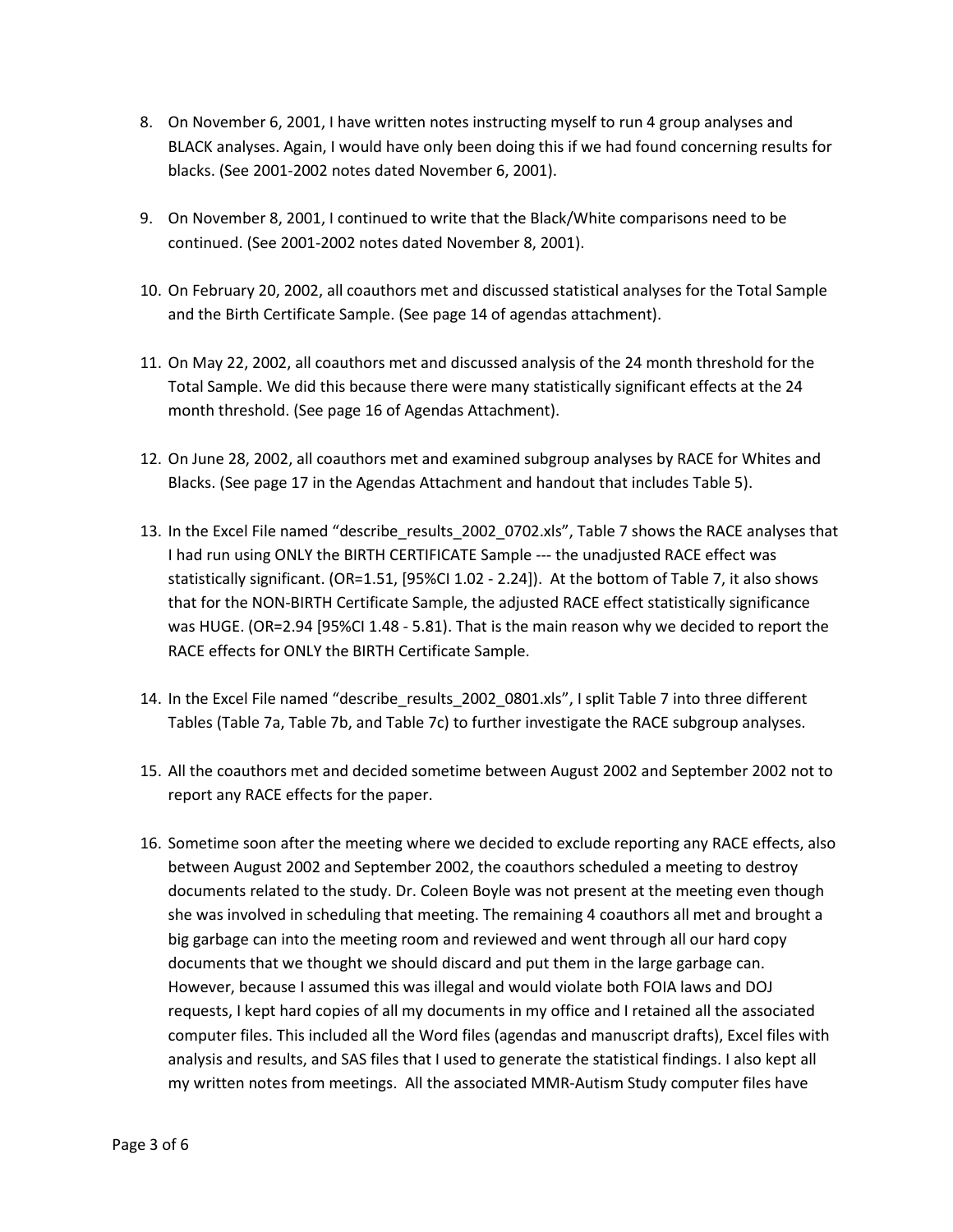been retained on the Immunization Safety Office computer servers since the inception of the study and they continue to reside there today.

- 17. On or about September 3, 2002, I informed Dr. Melinda Wharton, the Division Chief for the Branch I worked in, that we had concerning results from the MMR-Autism Study that we would like to discuss with her.
- 18. Dr. Melinda Wharton formally reprimanded Dr. Bob Chen, my Branch Chief, on September 18, 2002. As I stated in my e-mails to both Dr. Melinda Wharton and to Dr. Walt Orenstein, I believe this was an intimidating personnel action and threatened the credibility of the entire branch. It also put a big black cloud over our branch and demoralized many of the staff.
- 19. On October 9, 2002, Dr. Margarette Kolczak, an extremely reputable biostatistician, reviewed my SAS programs and made a suggestion for testing the RACE Interaction. This was a post-hoc decision and an attempt to absolve us from reporting the RACE effects.
- 20. On October 16, 2002, I asked Dr. Walt Orenstein to remove the formal reprimand of Dr. Chen because I said there was false information included in it. (See e-mail RE Dr. Robert Chen's Reprimand).
- 21. On October 20, 2002, I described to Dr. Orenstein the dilemma I was in regarding the concerning MMR-Autism Study results and the reprimand of Dr. Chen. I told him I felt intimidated by the move and I linked it to them knowing the results would be problematic if they were shared outside the CDC.
- 22. On October 22, 2002, Dr. Boyle was assigned to brief Dr. Orenstein and Dr. Jose Cordero (the new Center Director for the National Center of Birth Defects and Developmental Disabilities).
- 23. Between October 22, 2002 and January 2004, there were significantly fewer hand written notes for the MMR-Autism Study because we had finalized the results and were writing the manuscript up for publication. I have many draft manuscripts that were written and are dated.
- 24. On January 8, 2004, I began to present draft PowerPoint presentations of the MMR-Autism Study for the Institute of Medicine meeting that I was scheduled to present on February 9, 2004 in Washington DC. I have copies of each of those PowerPoint presentations. During the next 30 days, I presented the results to the Division Director of ESD in the National Immunization Program, and the Director of the National Immunization Program. I would also present the results in the offices of Dr. Julie Gerberding.
- 25. On January 27, 2004, I had lunch with Dr. Marshalyn Yeargin-Allsopp. She told me that Dr. Frank DeStefano still currently reported to her.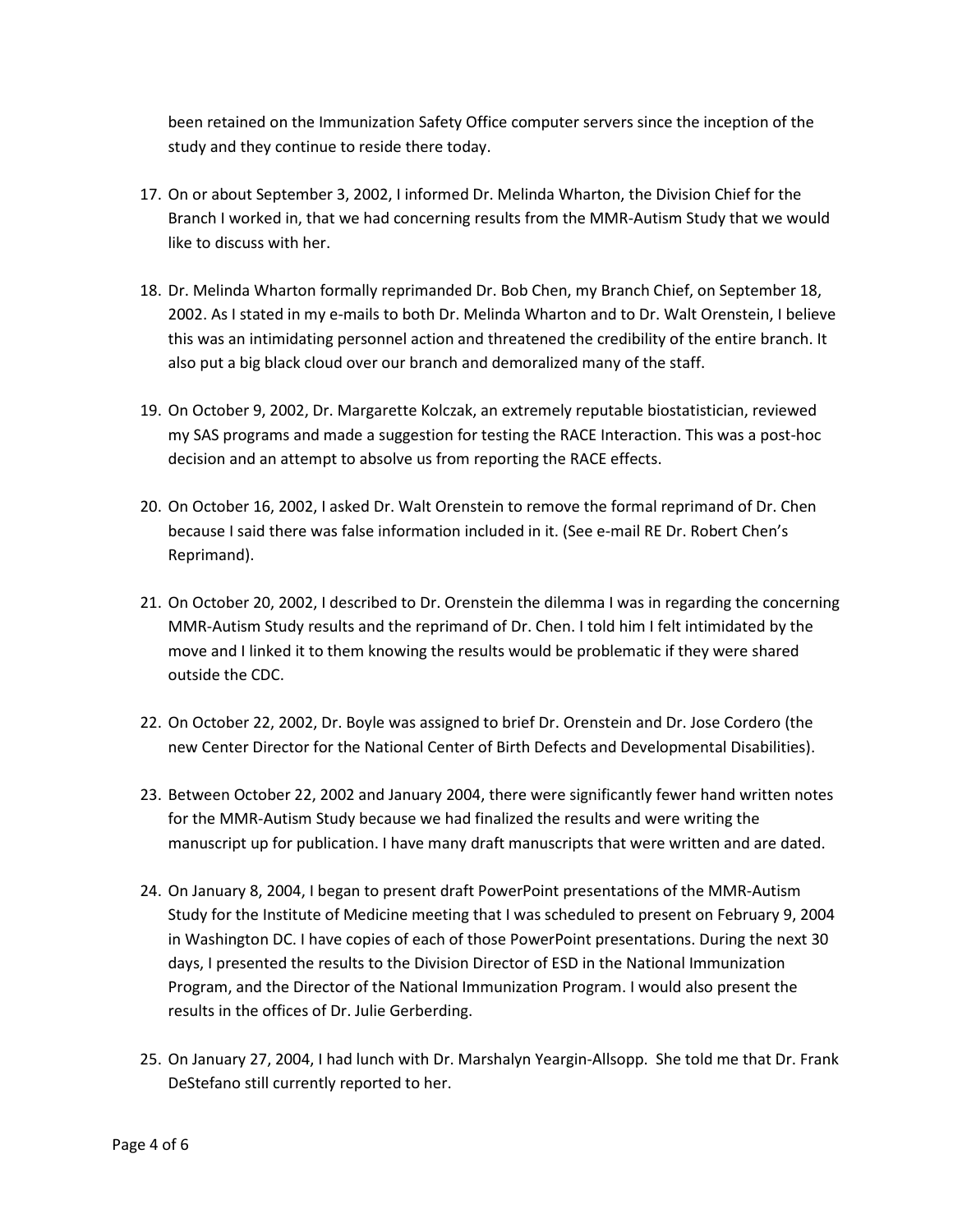- 26. On February 2, 2004, I met with Dr. Steve Cochi (the new Director of the National Immunization Program) and Dr. Melinda Wharton. During that meeting I provided Dr. Cochi with a draft of my letter to Dr. Julie Gerberding and sought his input. He requests that I remove any criticism of NIP in the letter.
- 27. During the February 2 meeting with Dr. Cochi and Dr. Wharton, I also requested that Dr. Walter Orenstein be brought into the meeting because he had arrived in the building that morning. Dr. Cochi suggested that Dr. Orenstein was "heading off into the sunset" and that we shouldn't bother him with these issues. Although Dr. Orenstien had announced his retirement in January 2004, he was still coming for meetings on a regular basis.
- 28. On this same day, Brooke Barry, a CDC public health analysis and someone I trusted very much, informed me that the "autism caucus" was meeting on February  $3<sup>rd</sup>$  and that they were initiating or requesting a formal investigation of the National Immunization Program.
- 29. On February 2, 2004, after meeting with Dr. Cochi and Dr. Wharton, I delivered my letter for Dr. Julie Gerberding regarding my concerns regarding results from the MMR-Autism Study just before I had to present them to the Institute of Medicine on February 9, 2004. (See scanned letter to Dr. Gerberding dated February 2, 2004).
- 30. On March  $9<sup>th</sup>$ , I was put on administrative leave. In the Annex to the memorandum, they provided a list of my "inappropriate and unacceptable behavior in the work place" which included "you criticized the NIP/OD for doing very poor job of representing vaccine safety issues, claimed that NIP/OD had failed to be proactive in their handling of vaccine safety issues, and you requested that Dr. Gerberding reply to your letter from a congressional representative before you made your presentation to the IOM." (See scanned Memorandum dated January 9, 2004.). I stand by that statement and I do not think it was unacceptable to convey that to Dr. Gerberding.

## **Conclusion**

I believe we intentionally withheld controversial findings from the final draft of the DeStefano et al (2004) Pediatrics paper. We failed to follow the final approved study protocol and we ran detailed in depth RACE analyses from October 2001 through August 2002 attempting to understand why we were finding large vaccine effects for blacks. The fact that we found a strong statistically significant finding among black males does not mean that there was a true association between the MMR vaccine and autism-like features in this subpopulation. This result would have probably have led to designing additional better studies if we had been willing to report the findings in the study and manuscript at the time that we found them. The significant effect of early vaccination with the MMR vaccine might have also been a proxy for the receipt of thimerosal vaccines early in life but we didn't have the appropriate data to be able to code the level of thimerosal exposure from the MADDSP school records.